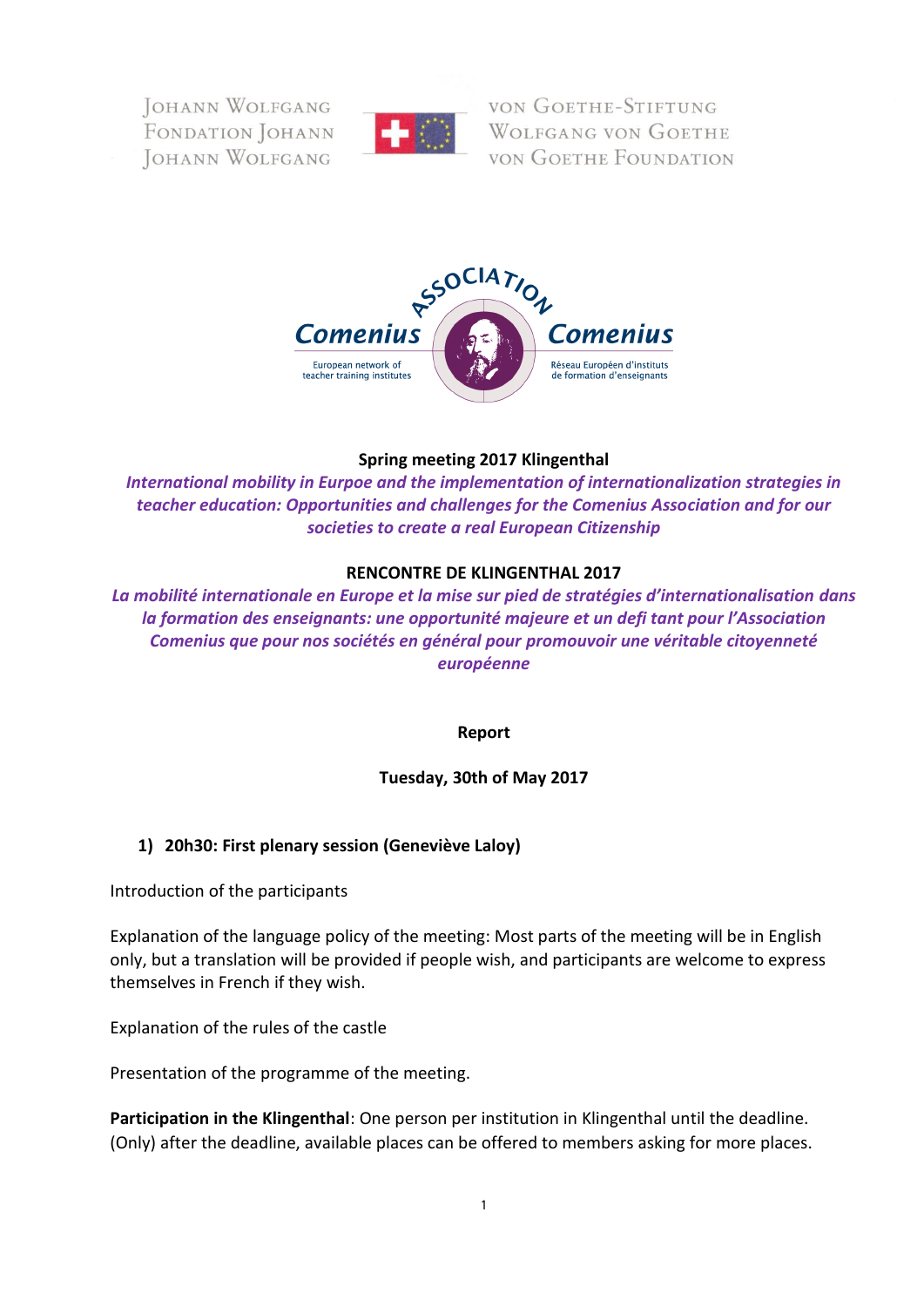Main languages English/French, other languages welcome (translation)

Participants are asked to check the information about them on the Comenius Website and to put information about their International Weeks and about their staff weeks on the website.

Relaunch of the mobility grid: Richard is collecting the numbers for the current year 2016/17. The grid should be a tool to show the advantages of the Comenius Association.

Relaunch of the demands and needs of member institution for STA teachers: Demands and needs will be collected during the meeting; demands and needs will be published on the website of the Comenius Association soon.

## **Wednesday, 31st of May 2017**

#### **Morning session:**

## **2) Follow-up of the meeting in Winchester 2016**

The reports have been sent out in English and French.

Workgroups: The Comenius Association is trying to assure the continuity of the work, things can develop in various directions, the migration topic is still very important.

International Weeks: A lot of International Weeks are going on, we´ll look at how to improve their administration.

INGO-Conference: The Comenius Association will have participatory status soon, it is to be confirmed in the summer session of the Council of Europe

## **3) Evaluation of projects 2016-17**

## **Staff mobility:**

Demand/Offer-List, will be put on the website (maybe also online)

International Week including teacher exchange: incoming staff would work on a workshop PH Steiermark presented their 30EC international module in which incoming teachers can be easily integrated. An International Week for teacher/staff mobility is organised, teachers can teach what they do best. Applicants for a grant are required to be in contact with incoming staff. It is important that teachers feel that they´ve had an "added value"

Problems/Suggestions:

Language competence

Duration: Artevelde requires teachers to go out at least for 4 days Teachers feel they are obliged to repeat lectures they´d miss while going abroad Internationalization within the curriculum

Questions:

IW preparation as a staff training week? Recognition of outgoing staff work:

- Stavanger, Mechelen: part of professional development

- UCV/Winchester: related to research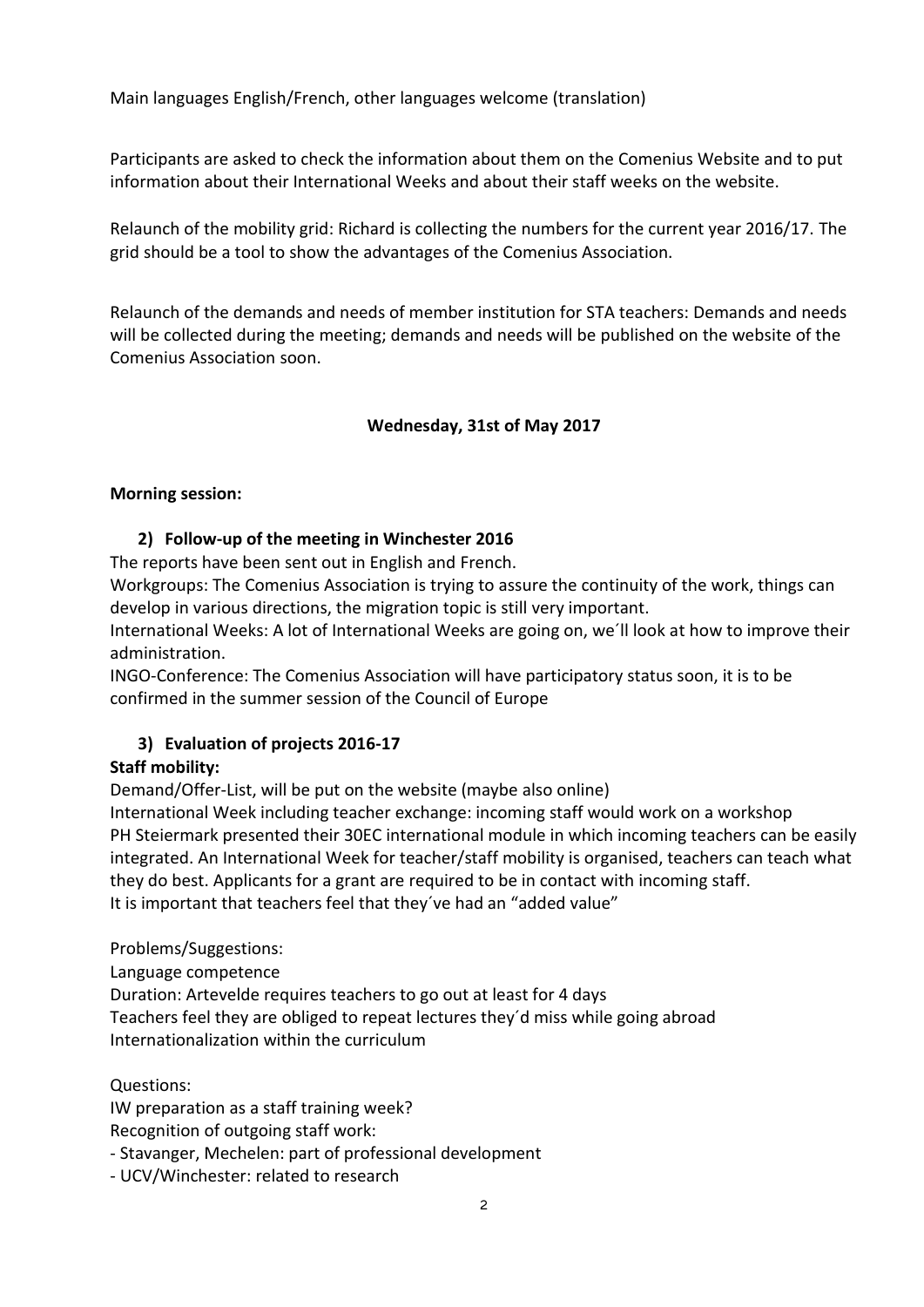- Gent follows a strategic approach, they look for experts in the partner institutions (plus **form**) and the perfect match for home staff Sustainable contacts with annual coming in

# **4) International weeks:**

One-to-one-exchange does not fit to all but is crucial for some member institutions International Weeks 2018 are to be presented in Bergamo, we need to be clear about different costs

Deadline for nomination: 20/11, suitable for most partners, not suitable only for Vienna. Two places (in some cases one place) should be guaranteed until 20/11, those who can host more please publish/communicate that.

Mandatory languages: Most of the IWs are in English, some are bilingual – be clear about this in the information

Recognition of IW credits: this is mostly an extra-curricular activity, depending on the topic. If ECs are awarded this would at least be added to the diploma supplement.

Alternatives – short term projects

e.g. School placements for 1-3 weeks, will be published on the website

## **5) Key information about each International Week, to be prepared for Bergamo:**

Language(s), costs, number of students to be accepted from the other partners: 1 or 2 students, external accommodation or one-to-one exchange

By Nov 20: places left to be announced (exception: Vienna: Deadline Dec 10)

Nominations should be made only by the International Offices, students to contact host institutions need the signature of their international office.

## **Short feedback concerning workgroups:**

1) Sustainable development and teacher training

There was a meeting in Namur (March 2017), following an IP, 3 mid staff weeks, a grid of analysis was developed to check didactical material (to be finished) A Staff Week will follow by the beginning of December, integrating teachers of all other subjects. The aim is to attract/motivate teachers to check their own materials It is the start the preparation of a KA2 project for March 2018, This will be published on the website (Staff week, other projects) All levels from pre-primary to secondary education are welcome

- 2) Inclusion: A staff week will happen in October (Artevelde, UCS, Vienna, UIS), Fabio Dovigo elaborates a project "history matters": history as a common threat for historians, sociologists.
- 3) Outdoor education: KA2 proposal has been applied, lead: Mechelen, members: Santarem, LLN, Vilnius, also local partners at each institutions (city administration, schools). Not all local partners got a PIC code on time though required

## **Afternoon session:**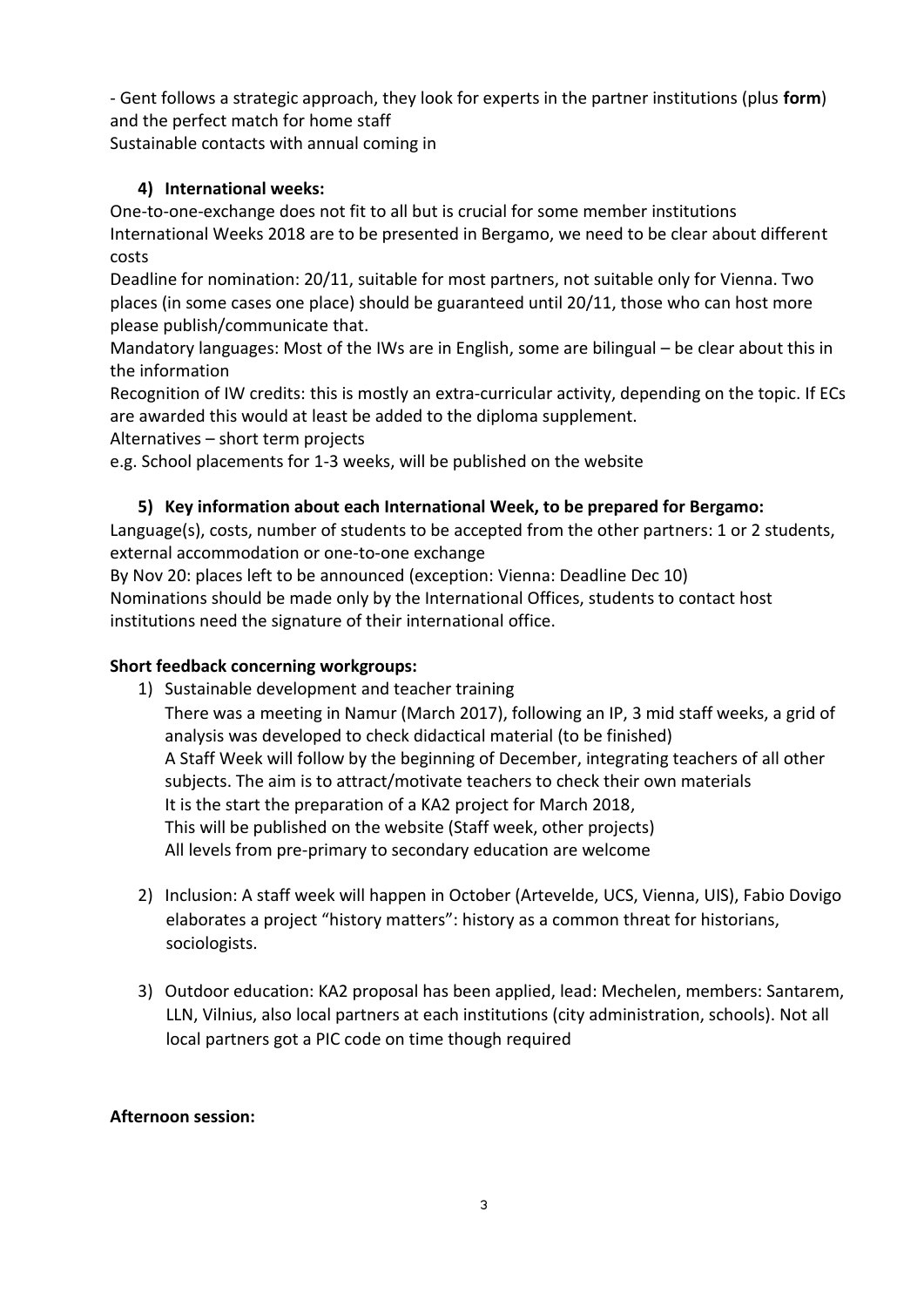#### **Feedback of the different work groups (follow-up):**

4) *Stories and intercultural competencies at primary schools (Chantal Muller):* Participating institutions: Mechelen, Kingston, Vàcs, UCSYD, Winchester, Namur. A Research project handed in to the British Council by Kingston.

More precise plans will be communicated in Bergamo, after the result published by the British Council.

## *5) Students' publications (Geneviève Laloy)*

In Louvain-la-Neuve, outgoing students have to hand in an article in "regards". There will be a call for papers by Geneviève Laloy to all the member institutions to hand in an analysis with a special focus. A small journal will be published to collect articles for the Bergamo meeting, if there are enough articles from different institutions handed in. Possible languages are English, French, Spanish, German (including an abstract in English). Length: 1500 characters.

- *6) Refugees and Migration (Geneviève Laloy)*
- $\rightarrow$  See also Martine Wilmots and Niomi Kelly's report on Thursday

On **March 21 – 24 2018** there will be an International seminar organized by the Board of the Comenius Association in close collaboration with the work group.

There will be a call for teachers and students to present their projects, modules, tools, to offer do a workshop, etc. The topic will be very general, in order to reach as many persons as possible.

Main target group of the seminar: university teachers – but students and (school) teachers are also welcome.

As a starting point, the notion "migration" will include "refugees".

## **6) Comenius Journal 2017**

Main topic: "Values in Education"

The call has been published on the  $29<sup>th</sup>$  of May.

Deadline: collect **proposals** by **June 15** and send it to George Camacho. The **articles** will have to be handed in by **July 15**. The proof-reading will be done by the Board.

The journal will probably be finalized by **Gerit Jaritz** in August who will have a trainee in August who can help her. Software used: "Indesign"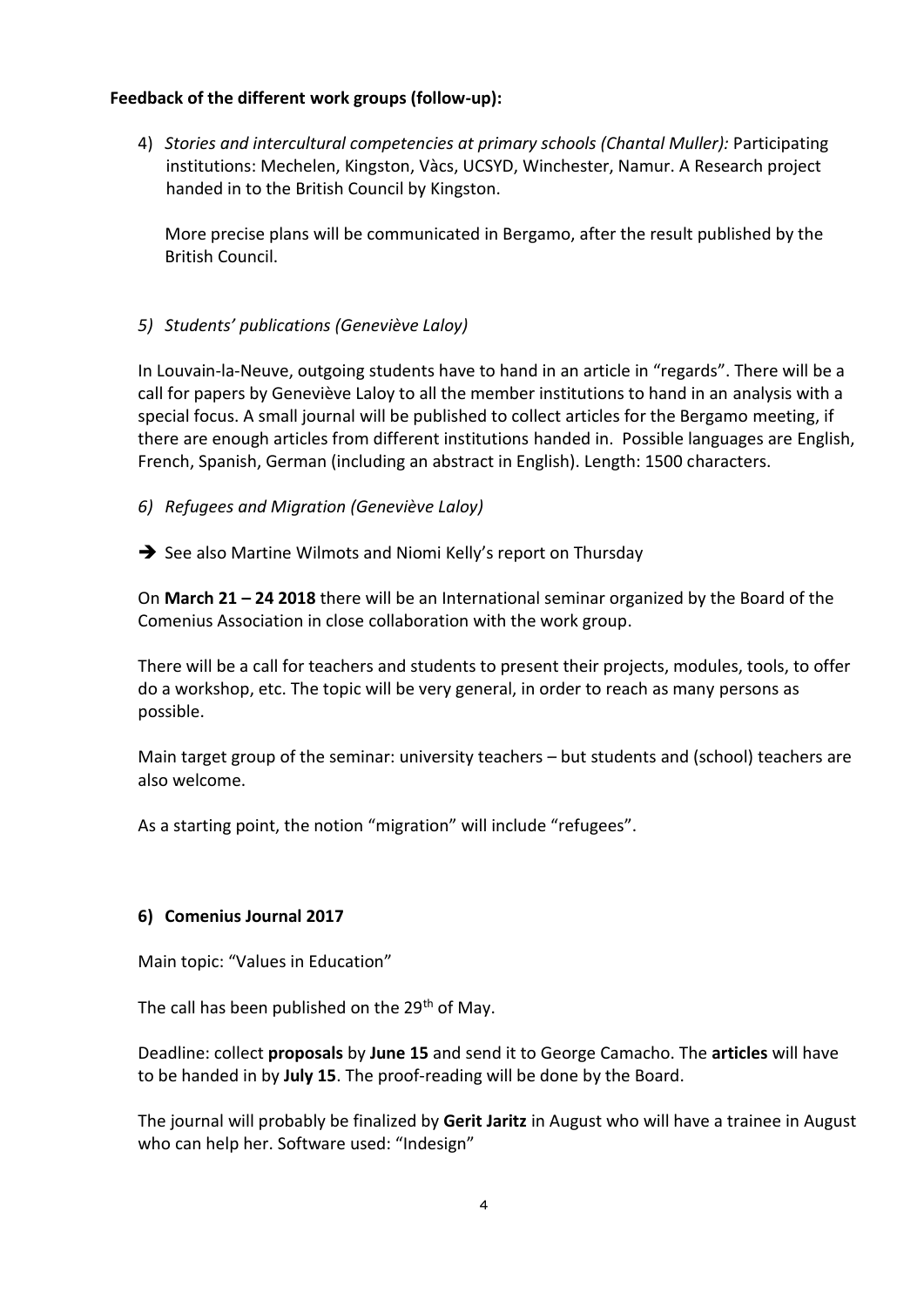[In the meantime, the situation has been modified: George Camacho is collecting the articles, the board will do the proofreading, and it is very likely that George Camacho will finalize the version which will be printed either in Portugal or in Bergamo.]

In order to facilitate things, the board will set up a list of tasks for guest editors.

Question: Can an article be published twice? Yes, but the copyright has to be respected.

## **7) ERASMUS+ KA 2 projects**

**TOWE:** Enhancing the Education and Wellbeing of Disadvantages Toddlers through the Development of Training and Materials to Support Early Years Practitioners (Coordinator: Kingston. Partners: Stavanger, Barcelona and local Early Years Setting Partners)

Main target groups:  $0 - 3$ , but also beneficial for people working with children of  $3 - 6$ .

Follow-up of the "TODDLER" project.

Universal approach: Helping disadvantaged children by creating a good school for all.

[Www.toddlerswellbeing.eu](http://www.toddlerswellbeing.eu/)

 $\rightarrow$  Cf. presentation TOWE

Invitation to the **TOWE International Trainer's Workshop,** open for all institutions: **March 15/16 2018 at Kingston University**. Participants can also take part on STT.

The project has been evaluated very positively, especially because of the close connection between the universities and the practitioners/schools who are very engaged.

#### **Civic education** (Tamar Shuali, CUV)**:**

Catholic University of Valencia is planning a research project including pre- and inservice teacher training. The main idea of the project: how to qualify future teacher to cope with refugees in the classroom. The project will be handed in in 2018. Potential partners are welcome.

There are two components of the planned project: Civic Education and Social Education (incl. Conflict management, etc.). There is already a pilot initiative with 8 schools and with very advanced teacher training students in Valencia.

A call for the participation in the project will be published by Tamar soon.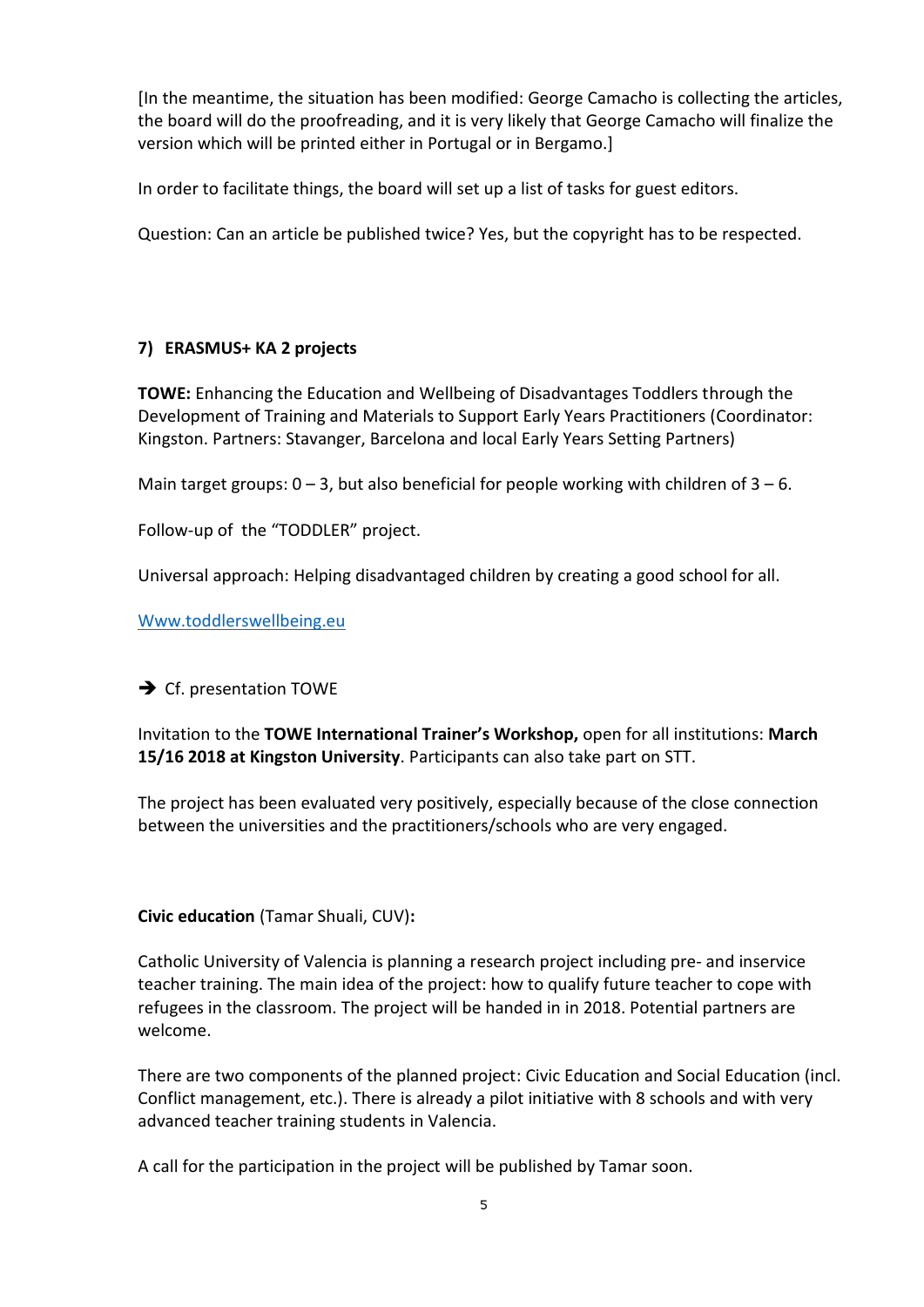**"Enable"** (Monika Becker)

KA2 project handed in in March 2017. Topic: How to train refugees with a teaching background to work with refugee children, how to use the experience and the linguistic resources of the trainers in order to cope with challenges like traumatized children. Coordinating institution: PH Schwäbisch Gmünd (departments of Intercultural Relations and of Psychology); partners: Gävle and two universities not being members of CA: University of Calabria (IT) and Mugla University (TR) as well as local NGOs.

**PEERS transformed into a KA 2** (Soledad Soldevila) A first meeting taking place in Liège in December.

#### **Background information about KA2:**

Geneviève Laloy: In Wallonia, there are not enough KA 2 projects handed in. They encourage to hand in more projects there. The situation is differing from country to country.

#### **Practical hints for a KA2 application:** (Philip O'Neill)

KA 2 currently has very clear priorities: refugees / immigrants and inclusion

Advice: contact the national agencies before starting an application.

Costs for translations are very often cut; even "exceptional costs" are not allowed anymore.

Managers are more expensive than teachers. Fill in more managers into the budget than teachers, in order to have more money.

A large part of the successful Erasmus KA 1 projects seem to be written by an agency EECKHOUT Centrum.

#### **8) Council of Europe, Conference of INGOs**

The Comenius Association has been accepted as a member of the INGO. There are good benefits for the CA and for the INGOs (visibility of the Comenius Association, expertise, etc.)

Overview of the actions taken so far in the three committees Education and Culture, Democracy and Social Cohesion, Human Rights.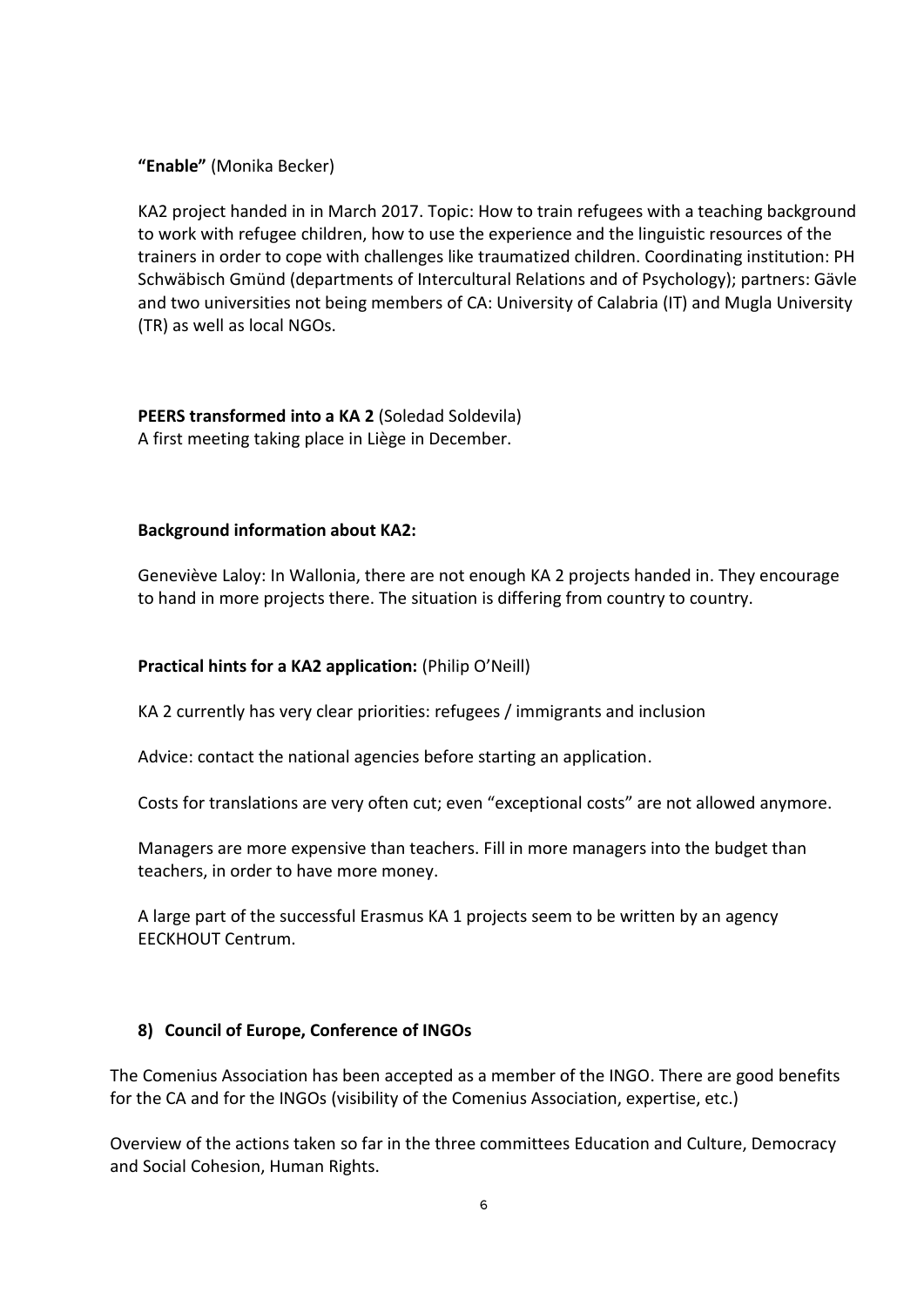Call to all the members for some persons within the member institutions who will be ready for a continuing work in one of the working groups. The task for those colleagues will be to report about the activities during CA meetings and the CA website.

In case of a permanent engagement, colleagues can either travel there with own funds or funded by Comenius, if they take part as a representative of the CA. They are also welcome the take part as representatives of their own institution, funded by their institution. It is important to have a continuity for several years.

Beyond the different sessions and committees there is an event to be highlighted for everybody: World Forum for Democracy 2017, November 8-10.

In 2017, new working groups will be established within the three committees. It is possible to hand in suggestions – a good opportunity for the CA to bring in their expertise as a new member of the INGO conference. More information can be found here:

# <http://www.coe.int/en/web/ingo>

The following potential topics have been identified during a brainstorming during the CA meeting. They could be used for the different working groups of the IONG conference:

- Risks and fears
- News fake news reliability
- Critical global citizenship
- Inclusion of all young people in an inspiring Europe
- Human rights and people with special needs
- Parenting in a changing society
- Early childhood gaps in chances in education
- Radicalism
- Walls in Europe
- Role of faith in promoting tolerance

## **9) 30 years of Erasmus**

Brainstorming how to celebrate the event within the CA:

- **Small videos:** Make small 30 videos of former Erasmus students or teachers. Duration: 30 seconds, maximum 1 minute.
- Questions: Where have you been? What did you do? What where the outcomes of your Erasmus mobility? Important to see the impact on them as persons /teachers. Language : free choice + subtitles in English. Chantal Muller could collect the videos. Philip O'Neill could put the videos together.
- Create an **interactive map** with all destinations of Comenius Association
- value the friendships having emerged from Erasmus mobilities
- Create **posters** or organize a poster award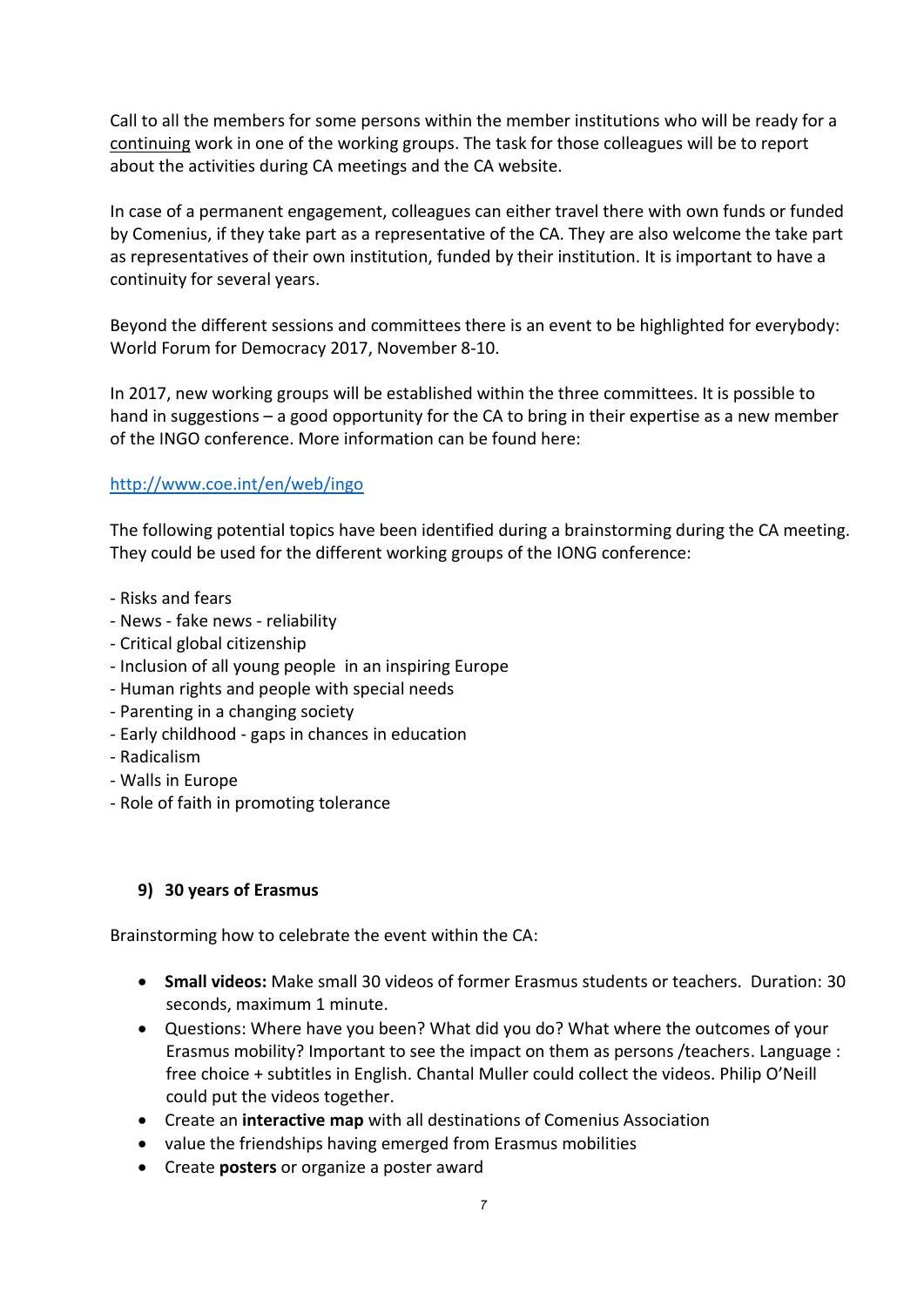- Create **slogans** for the 30th anniversary
- Make a **time line** of 30 years with main different main Erasmus events
- Organize a **virtual festival**
- Organize **life radio sessions** (as it was organized in Graz)
- Organize a **contact seminar between former Erasmus students** from the Comenius Association in Bergamo or later somewhere else.
- Organize a **virtual contact seminar**
- Visualize **numbers/statistics of mobilities** within the Comenius Association since the creation of the Association

In any case, **do something during the autumn meeting in Bergamo** (reception, specific activity, speech, music, posters, etc.) and **at least do things before the end of december 2017.**

# **10)Discussion: The impact of Bilateral Agreements**

*Is a Bilateral Agreement a binding reference document or just an open door?*

*Up to which detail do the conditions have to be specified? To which degree do we have to be detailed?*

*Although most participants share the opinion that it is a binding legal document, the discussion about exceptional situation will be continued at the next meeting in Bergamo.*

# **Thursday 1st of June 2017**

## **11)Next autumn meeting Bergamo**

The meeting will be held on 18 – 22 September 2017, the invitation will be sent in June.

Arrival information:

Airport: Milan Bergamo is the best option, but monopolized by Ryanair. Linate is the second best option (1,30 by train). Milan Malpensa is NOT an option as it is too far away.

Preliminary program: Keynote, parallel sessions, Comenius sessions, social and cultural program

On Tuesday afternoon, there will be a possibility for the work groups to meet between 2:00 and 4:30.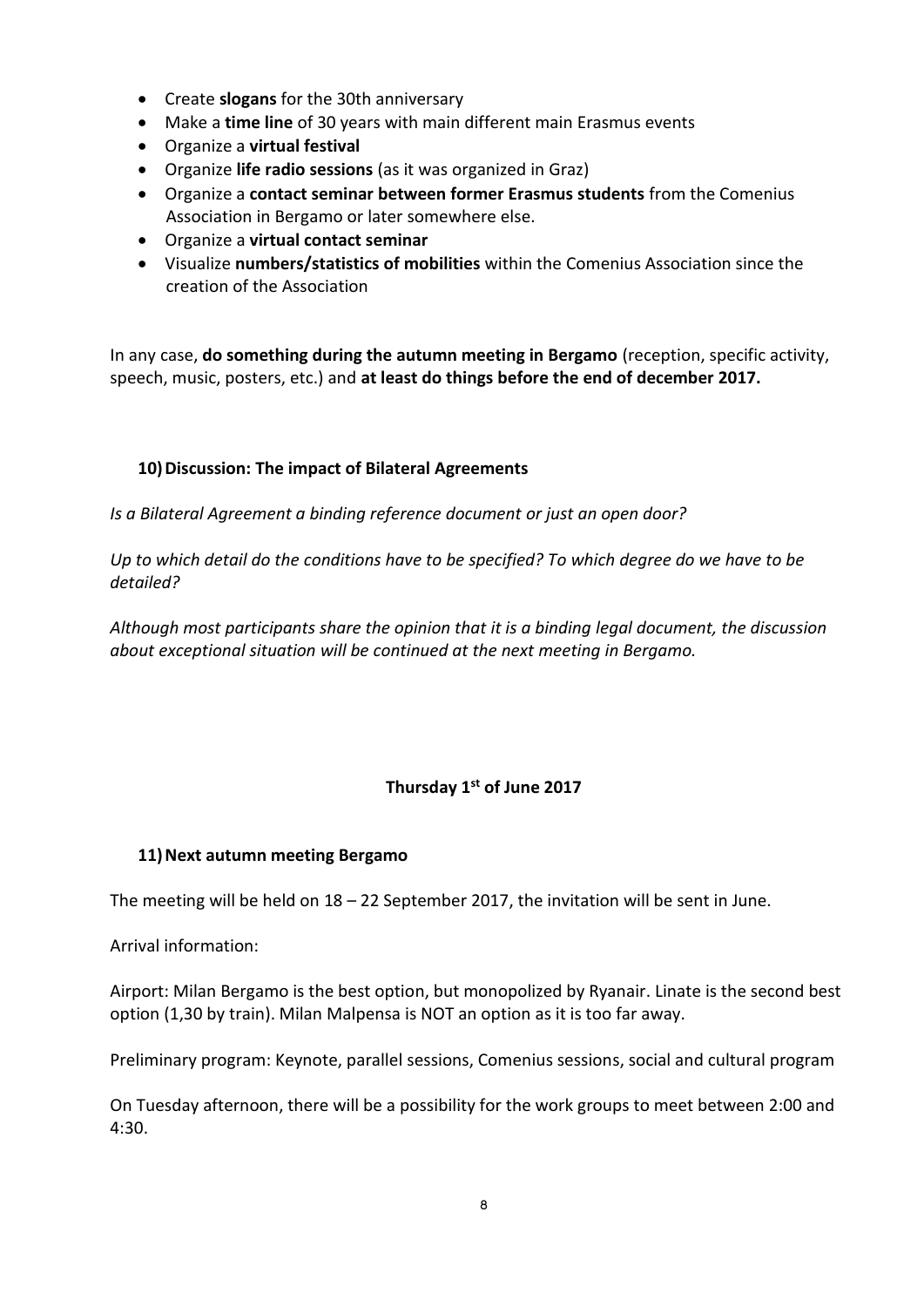Wednesday will be a research day dedicated to "Democracy and Education". Visiting colleagues giving presentations are very welcome!

Thursday will be mainly dedicated to Comenius.

There will be optional school visits on Friday morning. The official meeting will be over on Friday 2:00, with an optional cultural activity in the afternoon.

The participation in the meeting as well as in the conference can be funded by STT funds.

# **12)CA Member News**

Lausanne will organize an International Week for staff and students 23<sup>rd</sup> – 27<sup>th</sup> April 2018. Max. number of participating students: 20. The fee of 100 Francs will cover everything. Language: English, the topic will be "Internationalization"

**Graz** is offering modules for international students in both semesters. Fully taught in English in both semesters AND a program for German speaking. Staff week 2018 23 – 28 April (in combination with the Voices conference)

**Inholland:** There will be two International Weeks per year: Idea "Full color" one in the north, one in the south. There will be a semester in English for incoming students (2 x 15 credits) in the spring. Contents: inclusion (in the large sense) and CLIL: will be developed for primary and secondary school, but also accessible for pre-primary. Still open if the semester will take place in 2018.

**Gent:** Staff week Early Childhood Education 4 – 8 June 2018; Bridges in Education: 30 ECTS in English

**Thurgau:** The focus of courses taught in English will be on the spring, when they can offer courses in English for teacher trainings students in any field. Autumn semester: open for future English teachers. Combination with the University of Constance. Primary and Secondary Education. They are planning an Arts/Music week in April, to be confirmed.

# **Louvain-la-Neuve/Namur: joint module in English:**

30 ECTS, general courses, 2 International Weeks, easy to commute between the two sites. Also possible to take courses in French.  $\rightarrow$  high flexibility. Colleagues are welcome for "Educational systems" (between February and May)

**Vienna:** Teachers welcome for "European Village"

# **Schwäbisch Gmünd:**

- "Exploring the world": a 30 ECTS module for Early Childhood students from April 7 July 31.
- Teacher Training (primary and secondary schools) for English speaking students (with no German): mainly spring, April – July.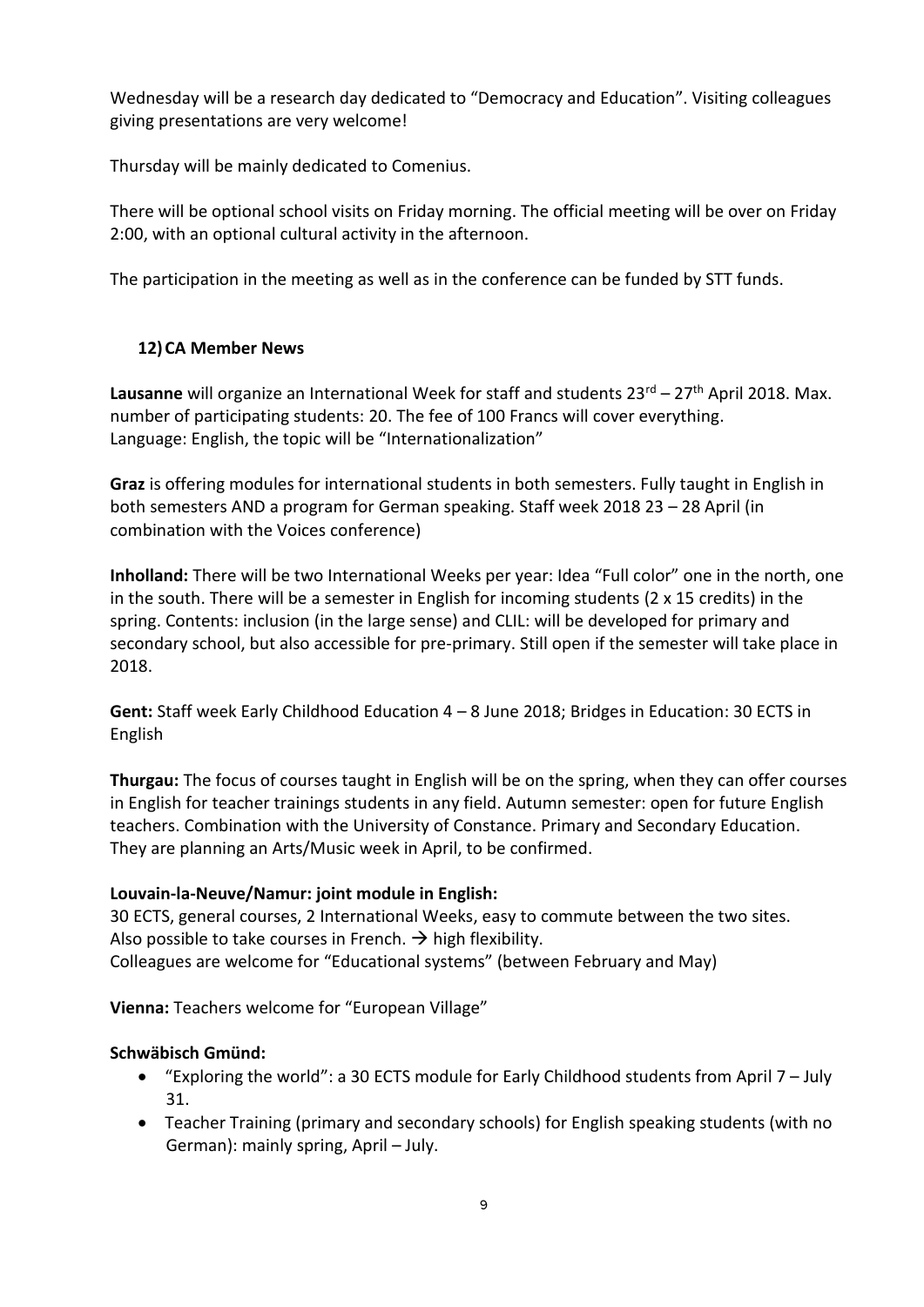- Teacher Training (pre-primary, primary and secondary) for German speaking students (level B2 or higher): autumn and spring possible: October – February / April – July.
- International Week about "Europe" in April 2018.

#### **UCSYD:**

- International Week at the beginning of May in Kolding
- "Crossing Borders": Social Education / Early Childhood Abenraa, spring
- "Inclusive Pratice": Esbjerg, autumn
- "Living and Learning Together": Haderslev, spring term

#### **Louvain-la-Neuve:**

International seminar in Senegal 27 – 30 November 2017 in French: Challenges in collaboration between teacher training institutions in Africa and Europe, including other African countries (Benin, Morocco)

Connection with non-European partners: how could we cooperate more closely?

## **Afternoon:**

13)Visit to **ESPE Strasbourg**: Conference "Migration, Multilingualism and Education in France and in Germany" and visit to Mont St. Odile.

## **Friday 2nd of June 2017**

## **14)Migration and Classroom Management** (Niomi Kelly / Martine Wilmots)

## **Cf. presentation "Migration: Classroom management and language acquisition"**

Next steps towards a KA 2 project: preparatory meeting in Bergamo on Tuesday for 2 hours, next meeting January in Strasbourg (during the Council of Europe / INGO sessions), seminar in March in Brussels, later on a staff week about the topic.

Discussion:

What will be in the focus: "Migration" or "Cultural Identities"?  $\rightarrow$  We have to make sure that we have an approach that helps all the children (not only a small group).

Recommendations:

- think of the partners (especially outside school) from the beginning.

- the relation between teachers and parents is crucial

- extend the list "Burning issues" on the website, have a look at what is already available, in order not to start from a scratch. **For Bergamo, the task is to collect as much as possible what already exists.**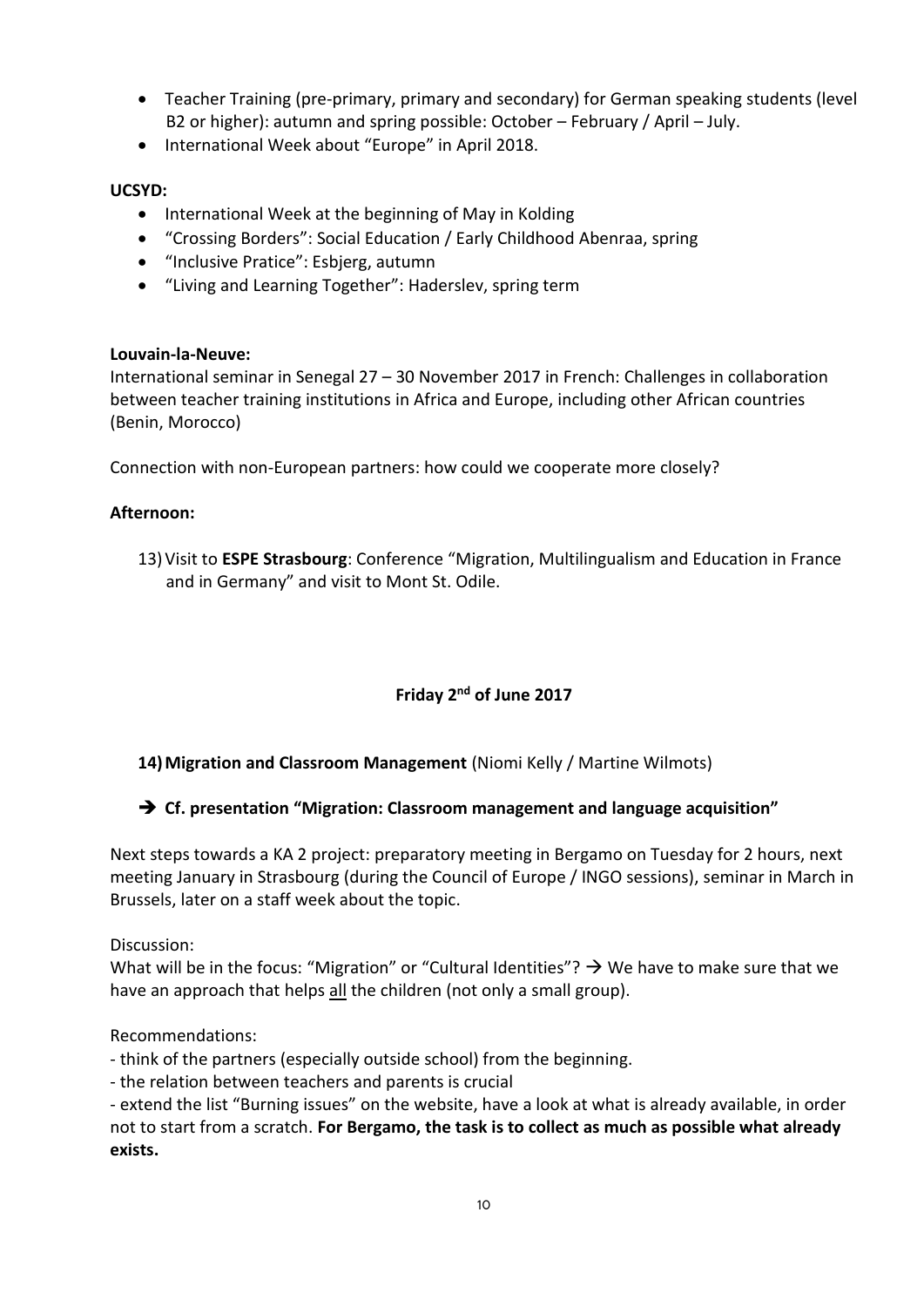## **15)30 years of Erasmus: latest trends from the commission** (Geneviève Laloy)

*The Commission wants to increase the mobility numbers to strengthen European values.*

*Digitalization of Erasmus will be strengthened in the future ("Erasmus without papers").*

Website of the European Commission celebrating the 30 years of Erasmus (including personal Erasmus success stories) :

[https://ec.europa.eu/programmes/erasmus-plus/anniversary/spotlight-erasmus-brings-people](https://ec.europa.eu/programmes/erasmus-plus/anniversary/spotlight-erasmus-brings-people-together_en)[together\\_en](https://ec.europa.eu/programmes/erasmus-plus/anniversary/spotlight-erasmus-brings-people-together_en)

#### **16)Egracons** (Martine Wilmots)

*Cf. presentation "EGRACONS"*

The ECTS grading system will not be applied anymore.

In the new system, grading systems and the average grades of specific programs are all included into the system.

A link to a demo video of the system can be found here: <http://egracons.eu/news/egracons-grade-conversion-tool-demo>

Recommendation given by the organizers of Egracons to the participating institutions: Collect the average of 3-5 years.

## **17)General Assembly:**

**17.1) Bergamo autumn meeting:** *The call has been published in June. Think of work groups on Tuesday.*

## **17.2) Council of Europe:**

Presence of the Comenius Association in the INGO conference in the Council of Europe.

We need at least one person per committee:

Human Rights: Thomas Schrei (January), Richard Pirolt (June)

Democracy: Niomi Kelly (January) and Jonathan Rooke (June)

Education and culture: Pieter Demeyer and George Camacho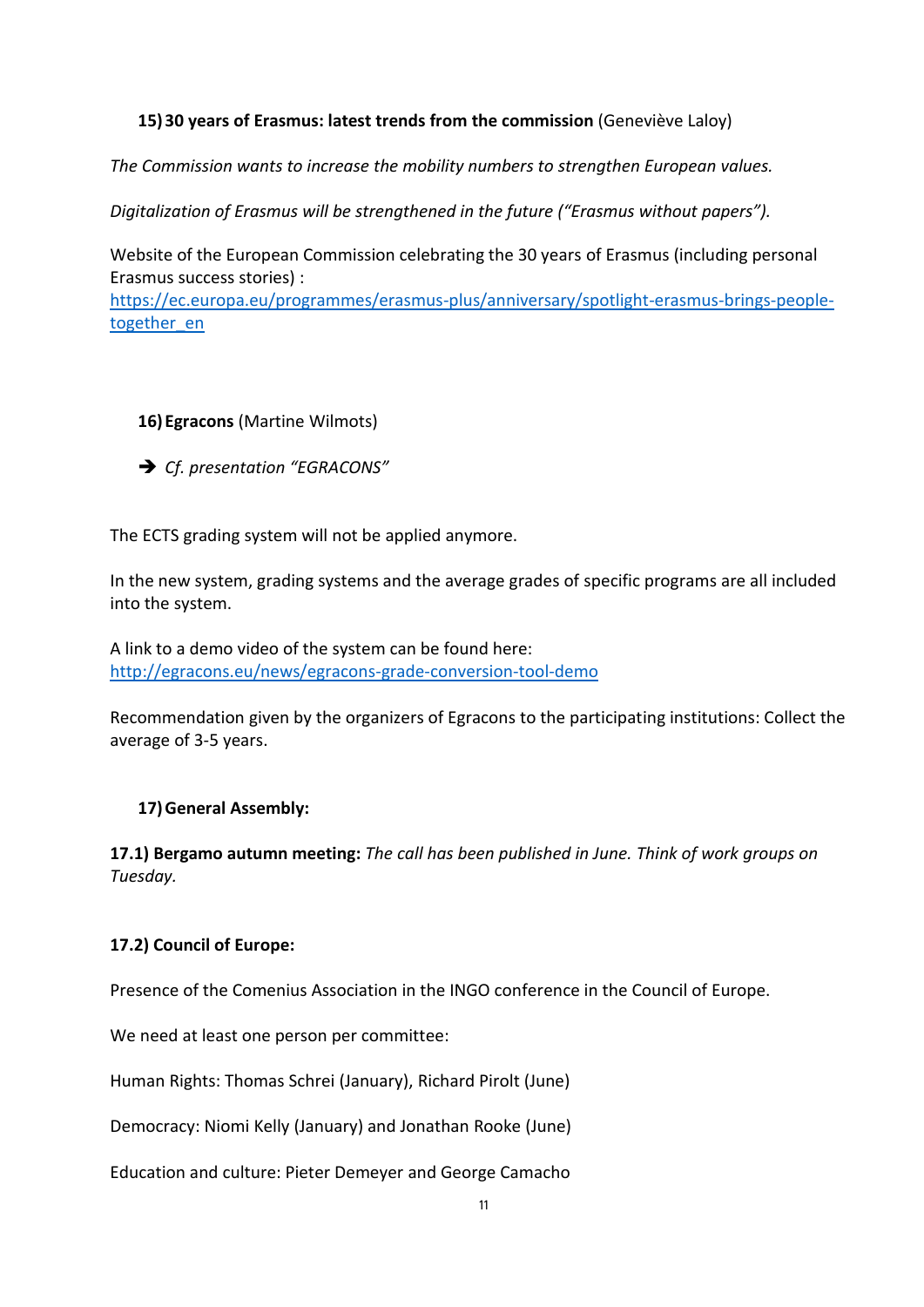The following Comenius colleagues will attend the June session: Chantal Muller, Pieter Demeyer, Richard Pirolt, Geneviève Laloy and Monika Becker

The website of the Comenius Association will be extended: "INGOs conference", which will include the contact persons and their reports. At every Comenius meeting the persons will inform the members. The board will support the colleagues and attend the meetings from time to time.

If the persons attending are representing the CA may cover the costs if the institutions can not pay for it. If they are representing their own institution, they will have to cover it with STT grants.

#### **17.3) International Weeks**

The weeks are published on the CA website: <http://www.associationcomenius.org/spip.php?article50>

#### *17.4) CA on Facebook*

*Philip and Geertrui will prepare a proposal. It needs a private and a public part. The CA has to make sure Facebook does not become the main and only means of communication!*

#### **17.5) Journal**

- *See Wednesday 31st of May, above -*

## **17.6) 30 years of Erasmus**

Anniversary video clip: Members are asked to produce videos of former students: 30 seconds about what was interesting about their Erasmus. We are hoping for 30 videos about exchanges (staff and students – or IPs) within the Association. Within the 30 seconds, the persons should say who they are, where they went to, where they study, what they study, what is left from their experience. Ideally every institution should be represented as a destination.

Language: Will be your choice!

Philip O'Neill will put the film together.

Technical recommendation: The visual background of the clip is important.

#### **17.7) Staff exchange:**

Interactive tool will be developed and put on the website